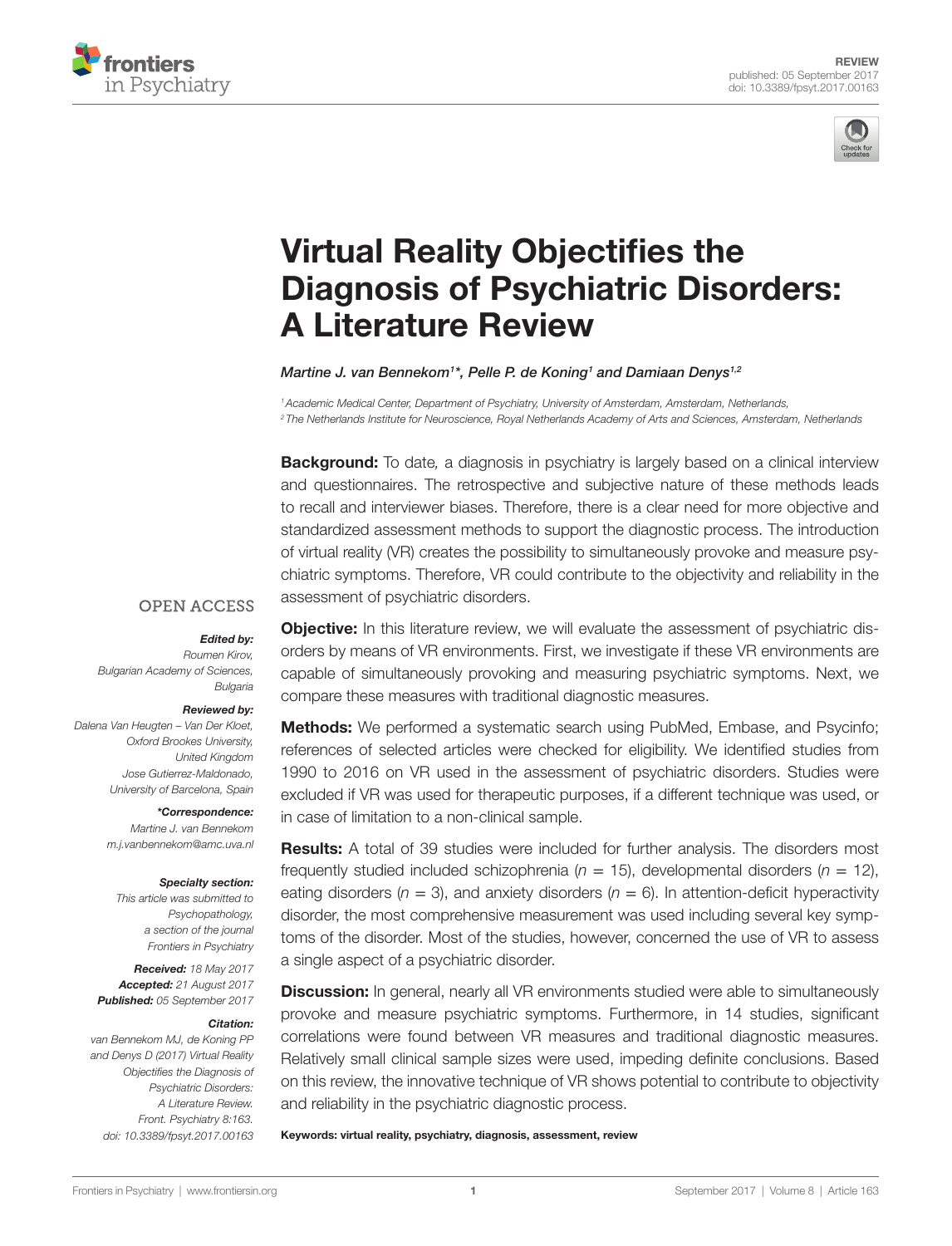# INTRODUCTION

In 1973, Dr. David Rosenhan conducted his famous experiment "Being sane in insane places" [\(1\)](#page-5-0). Eight researchers feigned auditory hallucinations, which led to admission with a psychiatric diagnosis in 12 hospitals in the USA. Nowadays, this study is often quoted to criticize the objectivity and reliability of the diagnostic process in psychiatry. Medical specialists in the somatic field can usually rely on numerous biological markers, such as blood tests and imaging techniques, to confirm and classify the suspected diagnosis. Up till now, such biological markers are lacking in psychiatry. A psychiatric diagnosis is still largely based on a clinical interview, a mental state examination, and multiple questionnaires [\(2](#page-5-1), [3](#page-5-2)). This imposes the risk of recall bias, since important diagnostic information is dependent upon the memory and current state of mind of the particular patient. Furthermore, there is a risk for interviewer bias since the conclusion on both the diagnosis and the severity of the diagnosed disorder is dependent on the interpretation of the clinician. To support the objectivity and reliability of a psychiatric diagnosis, there is a clear need for new assessment methods. Objective and reliable assessment methods would also contribute to standardization and uniformity for research purposes.

With increasing technological innovation, it is important to consider virtual reality (VR) for this purpose. VR is defined as a computer generated environment using sensory stimuli in which a person can explore and interact ([4](#page-5-3)). The environment can be displayed on a general computer screen, a head-mounted display (HMD), or a surround system. VR environments are generally designed to resemble real life situations and can be extended with specific stimuli to provoke symptoms, like disorder-related items and virtual humans, which are also known as avatars ([5](#page-5-4)). These VR environments, therefore, provide the opportunity to study participants in a lifelike, yet standardized and controlled environment. VR environments are increasingly used in psychiatric therapeutic settings to facilitate virtual exposure in behavioral therapy [\(6,](#page-5-5) [7\)](#page-5-6). In this setting, the virtual environment is designed to provoke psychiatric symptoms like fear and stress, after which gradual extinction can follow. If a VR environment is able to provoke and simultaneously measure psychiatric symptoms, it can be used to improve reliability and objectivity in the assessment of psychiatric disorders. The first objective of this literature review is to investigate if VR environments are capable of simultaneously provoking and measuring psychiatric symptoms, thereby showing a relevant difference in outcome measures between patients with a psychiatric disorder and healthy controls. The second objective is to identify correlations between VR outcome measures and traditional diagnostic measures including clinician or patient-rated questionnaires.

## METHODS

We searched the databases PubMed, Embase, and Psycinfo from January 1990 until May 2016. We used a combination of the keywords (diagnos\*, assess\*, or test) and (psychiatry or psychiatric) and VR. This search revealed 360 studies on PubMed. The same keywords revealed an additional two articles in Embase and Psycinfo. Additional searches on multiple psychiatric disorders combined with the terms VR AND diagnos\* or assess\* were also performed. The studies were screened for title and abstract when the title was suitable. After review, 39 relevant studies were identified. References of these studies and related citations were searched to identify eligible articles not located through the initial search of the electronic databases.

Studies were included if they concerned a VR environment used in the assessment of a psychiatric disorder and made a comparison between a clinical and healthy control sample. We also included studies restricted to a clinical sample investigating a correlation between VR outcome measures and traditional diagnostic measures. We included only English language publications. Studies were excluded if they concerned a VR environment used for therapeutic purposes, restriction to a non-clinical sample, investigation of another technology than VR (e.g., telephone, internet, online modules, videoconferencing, mobile technology, social media), and studies restricted to feasibility testing. Furthermore, studies were excluded if they concerned a computerized version of a neuropsychological test.

## RESULTS

## Psychosis and Schizophrenia

To date, 15 studies have investigated VR environments in the assessment of a psychotic population. Additionally, one review of the implementation of VR in the assessment and treatment of psychotic disorders was found [\(8\)](#page-5-7). The VR environments measure a certain aspect of psychosis, such as paranoia, social behavior, and cognitive disabilities.

#### Paranoia

Using VR, paranoid ideations in reaction to avatars with a neutral facial expression can be assessed in a standardized environment. This was tested in patients with a psychotic disorder in a virtual underground tube ([9](#page-5-8), [10\)](#page-5-9), a virtual café, and shopping street ([11\)](#page-5-10). In all these studies, paranoid ideations toward the neutral avatars were determined after exposure to the VR environment by scales specifically developed for this purpose*,* such as the State Social Paranoia Scale [\(12](#page-5-11)) and the Virtual Reality Questionnaire ([13\)](#page-5-12). The Green et al. Paranoid Thoughts Scale [\(14](#page-5-13)) was obtained prior to exposure to the VR environments and used as the traditional measure. Freeman et al. found significantly more paranoid ideations attributed to the neutral avatars in the patient group compared to healthy controls ([9](#page-5-8)). This was in contrast to Fornells-Ambrojo et al. who found no difference between the patient and healthy control groups. However, in the patient group, they found a positive correlation ( $r = 0.62$ ,  $p = 0.004$ ) between paranoid ideation in VR and paranoid ideations in real life [\(10](#page-5-9)). Valmaggia et al. also found a positive correlation between rated paranoid thoughts attributed to the avatars and paranoid thoughts experienced in real life ( $r = 0.61$ ,  $p = 0.004$ ) in patients classified as "at risk" for psychosis ([15\)](#page-5-14). Furthermore, Veling et al. also found a strong correlation between paranoid ideations in VR and baseline levels of paranoia (*r* = 0.67, *p* < 0.01) [\(11](#page-5-10)).

#### Social Behavior

Interestingly, the assessment of social behavior in schizophrenia patients is possible through the interaction with avatars in VR.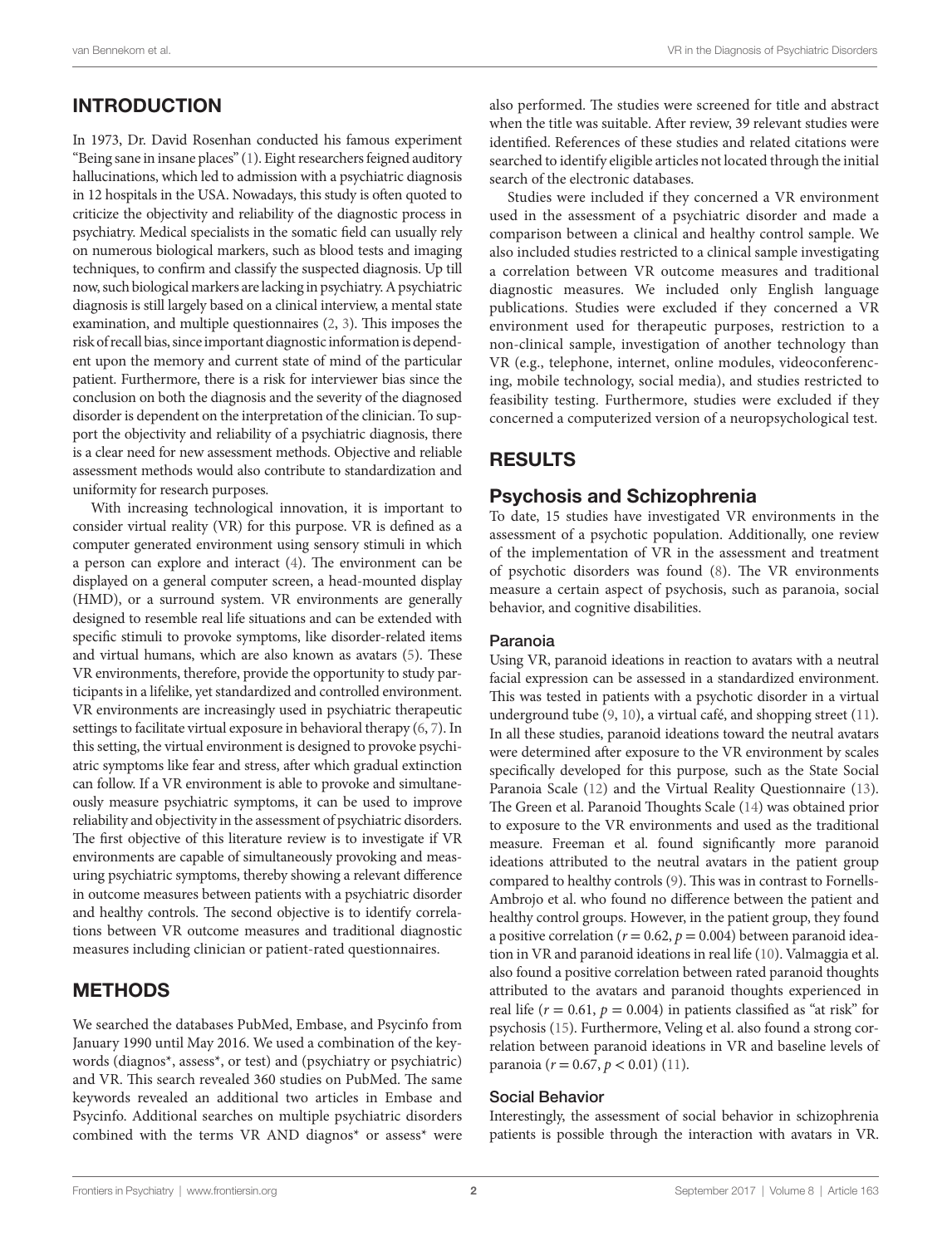Dyck et al. showed that schizophrenia patients had more difficulties recognizing displayed emotions on avatar faces compared to healthy controls [\(16](#page-5-15)). Kim et al. found lower scores on interpreting avatar emotions, verbal cues, and gestures in patients compared to healthy controls [\(17](#page-5-16)). In patients, they found a negative correlation between emotion recognition and positive symptoms (*r* = −0.49, *p* = 0.01) and negative symptoms (*r* = −0.36, *p* = 0.05) as assessed on the positive and negative syndrome scale (PANSS) ([18\)](#page-5-17). In other studies, patients showed less gazing toward an avatar during the listening phase of a negative conversation ([19\)](#page-5-18), and kept a larger distance toward an avatar compared to healthy controls. Patients with more severe negative symptoms measured through the PANSS kept less distance toward angry avatars  $(r = -0.42, p < 0.05)$  ([20](#page-5-19)).

#### Cognitive Disabilities

Multiple research groups investigated cognitive dysfunction in schizophrenia patients through VR, especially executive functions and memory. Executive functions were assessed through grocery shopping in a virtual supermarket [\(21\)](#page-5-20), medication management in a virtual apartment ([22](#page-5-21)), and decision making on a bus route [\(23](#page-5-22)). In all these studies, a comparison was made between schizophrenia patients and healthy controls. In general, schizophrenia patients showed more erroneous actions in their grocery shopping and medication management, as well as less flexibility and more stress in the decision-making process on the bus routes. Significant correlations were found between scores on subtests of the supermarket environment and subtests on a standardized executive functioning questionnaire [\(21\)](#page-5-20). The decision time in the bus route task was negatively correlated with negative symptoms determined on the PANSS questionnaire ( $r = -0.76$ ,  $p = 0.01$ ) for schizophrenia patients.

Other research groups investigated both spatial and working memory in a virtual maze [\(24](#page-5-23), [25](#page-5-24)) and a virtual city [\(26\)](#page-5-25) in schizophrenia patients compared to healthy controls. In the maze, patients showed a higher error rate, especially in distractor conditions [\(24\)](#page-5-23). Furthermore, patients needed more time to complete the task and covered more distance in both the maze and the city [\(25](#page-5-24), [26\)](#page-5-25). In patients, negative correlations were found between both time spent on finishing the maze task ( $r = 0.6$ ,  $p < 0.001$ ) and covered distance in the city ( $r = -0.48$ ,  $p < 0.001$ ) and total scores on a neuropsychological battery indicating better short-term memory and spatial learning with better cognitive performance [\(25](#page-5-24), [26\)](#page-5-25). Another research group tested spatial memory on an allocentric and egocentric level ([27\)](#page-5-26). Patients differed in a higher number of errors and less learning progress over multiple trials on an allocentric, but not an egocentric level compared to healthy controls.

### Developmental Disorders

So far, four studies have investigated VR environments in the assessment of attention-deficit hyperactivity disorder (ADHD) and eight studies in the assessment of autism.

#### Attention-Deficit Hyperactivity Disorder

In ADHD, the most investigated aspects include errors, distraction, reaction time, and hyperactivity. The research group of Rizzo et al. created a virtual classroom environment in which participants are expected to conduct a task from a traditional

continuous performance test (CPT) while distracting visual and auditory stimuli are introduced. The aim was to assess both cognitive functions such as attention and inhibition and physical activity. In multiple studies, a comparison between ADHD patients in the age range of 8–17 years and healthy controls revealed a significantly larger number of commission errors [\(28,](#page-5-27) [29\)](#page-5-28), omission errors ([29,](#page-5-28) [30\)](#page-5-29), and a longer reaction time ([30\)](#page-5-29) in ADHD patients. Moreover, ADHD patients also showed more errors and an increasing reaction time when the task had to be repeated several times ([28\)](#page-5-27). Finally, ADHD patients showed a higher level of overall physical hyperactivity. This was measured by tracking devices attached to the HMD, the hand, and the knee [\(29\)](#page-5-28). In addition, a significant correlation was found between the percentage of correct answers in VR and a standard CPT  $(r = 0.64, p < 0.001)$  [\(31\)](#page-5-30) Also, measures of correct hits and hit reaction time in VR and in a standard CPT were significantly correlated (coefficient up to 0.623,  $p < 0.001$ ) [\(28\)](#page-5-27) as were the number of errors and the amount of hyperactivity in VR and behavioral ratings by parents on a behavior checklist ( $r = 0.51$ ,  $r = 0.59$  and  $r = 0.61$ , respectively) ([29\)](#page-5-28).

#### Autism

In autism spectrum disorder (ASD), some studies in this field are directed at the assessment of social behavior in a virtual environment. Emotion recognition, social distance, empathy, and socially appropriate behavior were evaluated. Emotion recognition and empathy in response to avatar faces showing basic emotions were tested in two studies ([32,](#page-5-31) [33\)](#page-6-0). Both studies found the ASD and healthy control groups were equally able to correctly recognize the displayed emotions; however, the ASD groups took more time in selecting the correct emotion and showed less confidence afterwards [\(32](#page-5-31)). Furthermore, the ASD group showed less congruent emotions in response to the emotion displayed by the avatar ([33\)](#page-6-0). Parsons et al. tested appropriate social behavior in a virtual bar [\(34](#page-6-1)). Compared to healthy controls, the ASD patients showed less of a tendency to avoid a couple standing at an otherwise empty bar when ordering drinks. Kim et al. found subjects with ASD were more likely to virtually distance themselves by using a joystick from a "happy" approaching avatar compared to healthy controls despite correctly identifying the emotion of the avatar [\(35\)](#page-6-2).

Other studies in this field are directed at gaining insight in the pathophysiology of ASD by studying neural mechanisms of deviant non-verbal behavior ([36\)](#page-6-3). Four research groups investigated the neural mechanisms in response to avatar gaze direction or duration in ASD subjects ([37–](#page-6-4)[40\)](#page-6-5). They consistently found deviations in the networks involved in the theory of mind (ToM) and gaze perception in ASD subjects compared to healthy controls. Von Dem Hagen et al. found an increased activation in both the ToM and gaze perception networks in response to direct gaze in healthy control and an activation of the same networks in response to averted gaze in ASD subjects ([40](#page-6-5)). Schulte-Rüther et al. investigated the neural processing of emotional responses to an emotion displayed by an avatar in ASD subjects. They found several deviations, which included an increased activation of the right temporoparietal junction and the dorsal area of the medial prefrontal cortex during processing in ASD subjects, speculating subjects with ASD address different cognitive strategies to access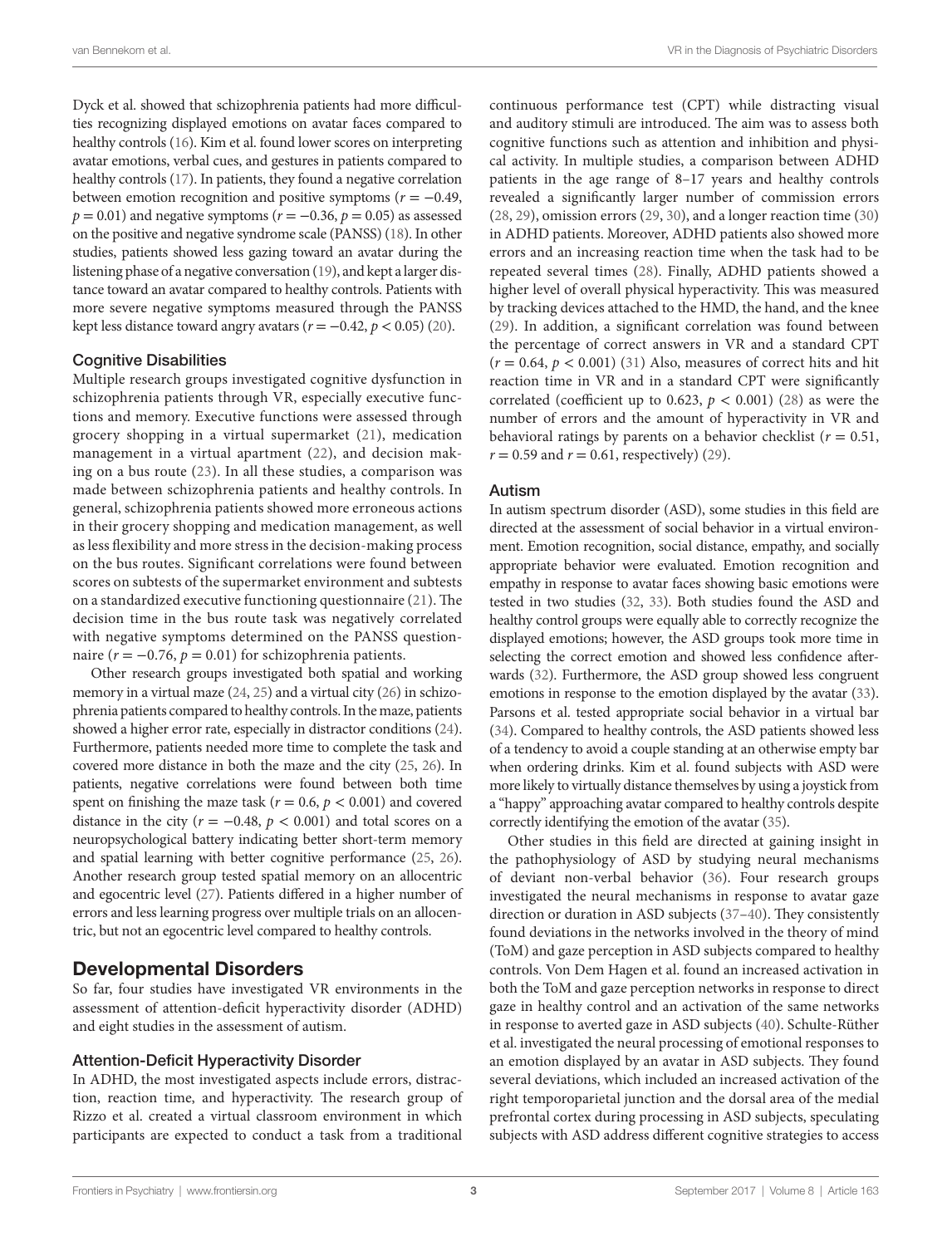their own emotional state in response to emotions displayed by others ([33\)](#page-6-0).

## Forensic Psychiatry

Only one study evaluated the use of VR in the assessment of forensic patients. The research group of Renaud et al. tested both sexual arousal and oculomotoric response in reaction to virtual adult and child avatars that were naked in child molesters and healthy controls. They found a more pronounced erectile response in child molesters in reaction to the child avatars, as opposed to healthy controls who showed this response to the adult avatars. Also, a more focused gaze toward the sexual relevant areas in all avatars was found in the child molester group, possibly referring to their sexual preoccupation ([41\)](#page-6-6).

## Substance Use Disorders

In substance use disorders, VR is mainly used to study craving ([42\)](#page-6-7). Craving is an important diagnostic criterion of substance use disorders and is defined as an intense preoccupation or urge to use the desired substance [\(43\)](#page-6-8). Most of the studies using VR to assess craving in alcohol-, cannabis-, and hard drug dependence focused on a comparison between neutral and substance cue-related VR environments in patients with a substance use disorder and did not include a healthy control group.

Virtual reality was used to create realistic scenes including substance-related cues, avatars, and even the smell of beer or cannabis. The studies generally showed a higher level of subjective craving in VR environments containing substance-related cues compared to neutral VR environments [\(44](#page-6-9)–[48\)](#page-6-10). Only in the study of Saladin et al., physiological measurements were included; they found an increased heart rate in the cue-related environment compared to the neutral VR environment in cocaine-dependent patients [\(48](#page-6-10)).

Finally, in a study by Lee et al., a comparison was made between alcohol-dependent patients and healthy controls ([49\)](#page-6-11). They tested a VR environment with alcohol-related cues and an environment with avatars exerting social pressure. Their results showed that both patients and healthy controls experienced an increase in subjective craving in response to virtual social pressure in the absence of alcohol related cues. However, only the alcohol-dependent patients experienced an increase in craving in response to the VR environment with alcohol-related cues, as opposed to the healthy controls.

## Eating Disorders

We found three studies using VR in the assessment of eating disorders, additionally, a review article was identified [\(50](#page-6-12)). The studies focused on body image and body dissatisfaction, but also on anxiety and physical reactions in response to virtual food or dining scenarios.

Gorini et al. investigated anxiety and physical reactions in response to virtual food [\(51](#page-6-13)). In eating disorder patients, anxiety, heart rate, and skin conductance in response to virtual food were significantly higher compared to healthy controls. Ferrer-García et al. studied body-image, body-dissatisfaction, and depressive and anxious symptoms at confrontation with virtual dining scenarios in eating disorder patients and healthy controls ([52\)](#page-6-14). Patients showed more body distortion and dissatisfaction in

all virtual scenarios and a significantly higher level of anxiety and depression compared to healthy controls, especially in the scenarios with high calorie food. The same research group examined food craving in response to virtual food in patients with bulimia and binge eating disorder compared to healthy controls. They found a higher level of subjective food craving, determined by a visual analog scale (VAS), in the patient group in response to the virtual food compared to healthy controls. They suggest this could underlie the binges and higher BMI in patients with bulimia and binge eating disorder [\(53\)](#page-6-15).

## Mood and Anxiety Disorders

We found just a solitary study on the use of VR in the assessment of mood disorders; Gould et al. studied the spatial memory of patients with a depressive disorder in a virtual city were different locations had to be located [\(54](#page-6-16)). Depressive patients found significant fewer locations in the virtual city, and this finding was correlated with the Montgomery–Asberg Depression Rating Scale ([55\)](#page-6-17)  $(r = -0.33, p = 0.02)$  and the performance on a spatial working memory task (*r* = −0.45, *p* = 0.007).

In anxiety disorders, six studies were identified. We found four studies on self-reported and physiological anxiety responses to a virtual tunnel in patients with tunnel phobia ([56\)](#page-6-18), to virtual combat scenes in veterans with PTSD ([57\)](#page-6-19), in a virtual bus trip in patients with panic disorder ([58](#page-6-20)), and in response to a virtual audience in social anxiety ([59\)](#page-6-21). In the tunnel phobic patients group, self-reported anxiety was measured by means of the subjective unit of discomfort scale (SUDS) [\(60](#page-6-22)). Both the selfreported anxiety and heart rate increased with the transition of an open to a tunnel VR-environment. The skin conductance level was higher compared to healthy controls in all environments ([56\)](#page-6-18). The veterans with PTSD showed a slower decrease in skin conductance amplitude compared to healthy controls in the course of five virtual combat scenes, possibly indicating slower habituation. No correlations between the physiological measures and the self-reported anxiety and PTSD-related questionnaires were determined ([57](#page-6-19)). During a virtual bus trip, patients with panic disorder had higher scores on self-reported anxiety (SUDS), panic attack symptoms (diagnostic symptom questionnaire) [\(61\)](#page-6-23), and physiological anxiety measures compared to healthy controls ([58\)](#page-6-20). Cornwell and colleagues investigated patients with social anxiety in a virtual public speech setting by means of startle reactivity as a physiological anxiety measure in addition to self-reported levels of distress on a VAS. They found significantly higher self-reported anxiety and startle reactivity in response to focused attention of the audience [\(59\)](#page-6-21). In all these studies, the physiological anxiety measures are heterogeneous but generally in line with the self-reported anxiety measures.

Finally, the research group of Kim et al. developed a virtual house and office for the assessment of both anxiety and compulsions in obsessive–compulsive disorder (OCD) ([62,](#page-6-24) [63](#page-6-25)). They found a higher level of provoked anxiety (VAS) before and after checking a situation in OCD patients compared to healthy controls, and a larger decrease in anxiety after checking. Furthermore, a correlation of VR-anxiety with the Yale–Brown Obsessive–Compulsive Scale (Y-BOCS) [\(64](#page-6-26)) and Beck's Anxiety Inventory ([65](#page-6-27)) was found ( $r = 0.35$ ,  $p < 0.05$  and  $r = 0.45$ ,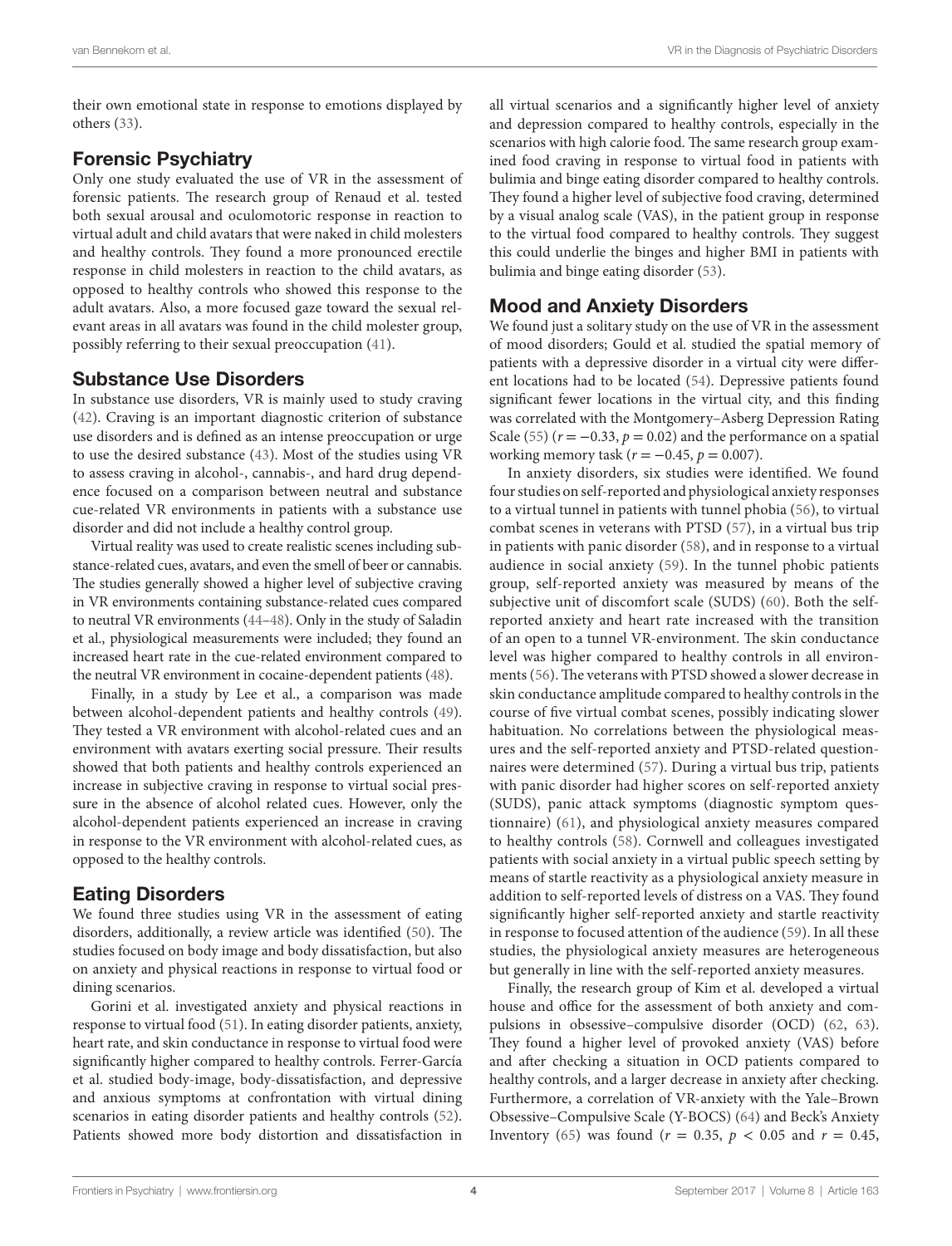*p* < 0.01). They also found OCD patients showed a higher checking frequency, spent more time on checking, a longer trajectory in the environment, and more gazing time during checking behavior. The Y-BOCS was correlated with both gazing time  $(r = 0.48, p < 0.05)$  and checking time  $(r = 0.51, p < 0.05)$ .

## **DISCUSSION**

The primary purpose of this review was to investigate whether VR environments used in the assessment of psychiatric disorders were able to show a relevant difference in outcome measures between patients with a psychiatric disorder and healthy controls. Generally, the virtual environments were able to show significant differences in outcome measures between patients and healthy controls. This highlights the great potential of VR in a psychiatric assessment. Only in two studies on emotion recognition in autism and paranoia in psychosis ([10,](#page-5-9) [32\)](#page-5-31), no significant differences were found between patients and healthy controls, probably due to small sample sizes or clinical groups with relatively mild symptoms.

The results on the use of VR in the assessment of psychotic disorders show virtual environments are capable of provoking paranoid ideations and assess deficits in social behavior and cognitive disabilities in patients. This shows great potential for the assessment of a population that might be more at ease with a computerized assessment than a face-to-face assessment with a clinician. From the studies on VR in ADHD and autism, it is clear that the inclusion of parameters such as hyperactivity measured by tracking devices and neural mechanisms measured by fMRI is of value. If a virtual environment is able to activate both subjective symptoms and the neural and physiological substrate associated with a disorder, this can contribute to a more comprehensive and objective assessment of this disorder. For children with ADHD and autism, the implementation of VR to assess symptoms would provide a more realistic and immersive experience than current laboratory settings, possibly contributing to increased motivation and participation. In forensic psychiatry, VR provides the opportunity to expose offenders with a psychiatric disorder to potential risky situations in order to evaluate their symptoms, without posing an actual threat to the environment ([66\)](#page-6-28). Therefore, although research in this area is scarce, forensic psychiatry has great potential for VR assessment. In substance use disorders pertaining the misuse of alcohol- and cannabis, VR seems to be an adequate technique to provoke craving. The addition of olfactory stimuli complements the experience in VR. However, studies on other substances including hard drugs are necessary before definite conclusions can be drawn. In eating disorders, VR has the potential to assess both key symptoms like a deviant body image and additional symptoms like anxiety. In these studies, only virtual food or dining scenarios were used to provoke symptoms. It would be interesting to explore more possibilities, for example, by assessing body image in relation to avatars with various body shapes. The use of VR in anxiety disorders is promising since physiological mechanisms of the anxiety response are largely known. This enables the inclusion of physiological measures such as heart rate, respiration rate, and skin conductance in response to a virtual environment, thus contributing to an objective assessment of anxiety [\(67](#page-6-29)).

Efforts are made to create VR environments to assess multiple symptoms of a disorder; the study of Rizzo evaluated the most comprehensive VR environment, evaluating both cognitive functions like attention and distractibility and physical activity, which are core symptoms of ADHD [\(28](#page-5-27)[–31\)](#page-5-30). However, in most of the reviewed studies, VR was used to assess only one symptom of the specific disorder. Interestingly, this could be in line with the introduction of dimensional criteria to the categorical diagnostic classification in the fifth edition of the Diagnostic and Statistical Manual of Mental Disorders ([68\)](#page-6-30). In this edition, apart from marking a symptom as present, dimensions are included to determine symptom severity. It would be worthwhile to investigate if VR can be used to measure the severity of specific symptoms transdiagnostically. More research on the correlation between traditional symptom severity measures and VR environments in patients in different diagnostic categories would be necessary to explore this potential.

The second purpose was to determine correlations between VR outcome measures and traditional diagnostic measures in patients with psychiatric disorders. Not all studies included a correlation measurement. In 14 studies, significant correlations were found between VR outcome measures and traditional measures. The authors usually expressed a preference for VR because contrary to retrospective traditional measures, in VR, real-time assessments of behavior, affect, and social interaction are possible in response to realistic environments resembling daily activities [\(69](#page-6-31)). However, VR outcome measures were often determined using symptom scoring through both state and trait questionnaires after immersion in the VR environment. State questionnaires are designed to measure temporarily induced symptoms whereas trait questionnaires are designed to measure an enduring disposition ([70\)](#page-6-32). State questionnaires, like the State Social Paranoia Scale, therefore, seem more suited for this purpose. It could be argued that short state questionnaires obtained during instead of after the VR experience are more objective, though this might disturb the immersion in the virtual environment. The objectivity of a VR measurement can be further improved when other measures are added, such as physical activity, eye tracking, distance tracking, physiological measures, and neural activation. These measures can often be obtained without distracting the participants so the immersion in the VR environment is not disturbed. The addition of these measures contributes to a more objective assessment of the psychiatric disorder.

Since this literature review concerns a novel technique, which has only recently been investigated in the psychiatric diagnostic process, sample sizes of the included studies are generally small. Furthermore, only publications in the English language have been included in this review. Due to the great variety in investigated virtual environments and outcome measures, merging the results was not possible. More studies with larger sample sizes and more uniformity in outcome measures are necessary to enable a more systematic review including a meta-analysis. Not all studies reported results on correlations between the VR-measures and traditional measures of the aspect of the disorder, presumably because of small sample sizes or absence of comparable assessment methods. This impairs a conclusion on construct validity.

In conclusion, VR shows potential to be implemented in the diagnostic process. The advantages are numerous and include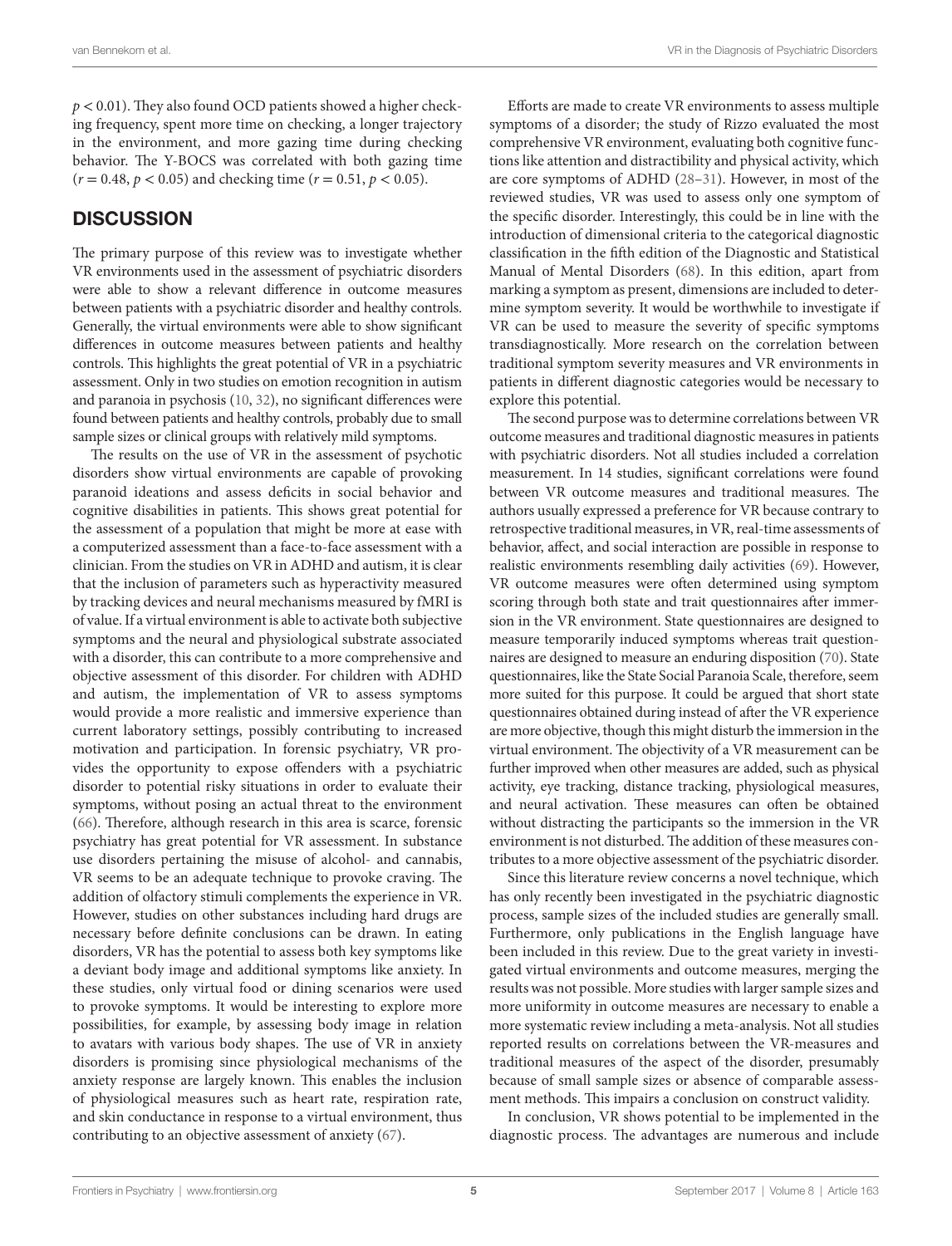the use of an immersive, modern technique instead of a standard laboratory setting that could motivate participating patients. Most of the studies investigated made use of computer-animated VR environments with divergent levels of realism. New VR techniques such as video VR or augmented reality are developing at great speed and will drastically improve the resemblance to real-life situations. This will enlarge the efficacy of virtual environments in assessing psychiatric disorders. Furthermore, standardized environments can be created in VR to ensure uniformity if the VR is used for research purposes. Finally, the resemblance to real life situations creates enormous opportunities to assess patients in enclosed settings, for example, patients in detention.

## **REFERENCES**

- <span id="page-5-0"></span>1. Rosenhan DL. The Rosenhan study: on being sane in insane places. *Science* (1973) 179:250–8. doi[:10.1126/science.179.4070.250](https://doi.org/10.1126/science.179.4070.250)
- <span id="page-5-1"></span>2. Aboraya A, France C, Young J, Curci K, Lepage J. The validity of psychiatric diagnosis revisited: the clinician's guide to improve the validity of psychiatric diagnosis. *Psychiatry* (2005) 2(9):48–55.
- <span id="page-5-2"></span>3. Andreasen NC. The validation of psychiatric diagnosis: new models and approaches. *Am J Psychiatry* (1995) 152(2):161–2. doi[:10.1176/ajp.152.2.161](https://doi.org/10.1176/ajp.152.2.161)
- <span id="page-5-3"></span>4. Baus O, Bouchard S. Moving from virtual reality exposure-based therapy to augmented reality exposure-based therapy: a review. *Front Hum Neurosci* (2014) 8:112. doi:[10.3389/fnhum.2014.00112](https://doi.org/10.3389/fnhum.2014.00112)
- <span id="page-5-4"></span>5. Poore J, Carter P, Bailenson J, Bombari D, Mast MS, Canadas E, et al. Studying social interactions through immersive virtual environment technology: virtues, pitfalls, and future challenges. *Front Psychol* (2015) 6:869. doi[:10.3389/](https://doi.org/10.3389/fpsyg.2015.00869) [fpsyg.2015.00869](https://doi.org/10.3389/fpsyg.2015.00869)
- <span id="page-5-5"></span>6. Opris D, Pintea S, García-Palacios A, Botella C, Szamoskozi S, David D. Virtual reality exposure therapy in anxiety disorders: a quantitative meta-analysis. *Depress Anxiety* (2012) 29(2):85–93. doi[:10.1002/da.20910](https://doi.org/10.1002/da.20910)
- <span id="page-5-6"></span>7. Meyerbroker K, Emmelkamp PMG. Virtual reality exposure therapy in anxiety disorders: a systematic review of process-and-outcome studies. *Depress Anxiety* (2010) 27(10):933–44. doi[:10.1002/da.20734](https://doi.org/10.1002/da.20734)
- <span id="page-5-7"></span>8. Veling W, Moritz S, van der Gaag M. Brave new worlds – review and update on virtual reality assessment and treatment in psychosis. *Schizophr Bull* (2014) 40(6):1194–7. doi:[10.1093/schbul/sbu125](https://doi.org/10.1093/schbul/sbu125)
- <span id="page-5-8"></span>9. Freeman D, Pugh K, Vorontsova N, Antley A, Slater M. Testing the continuum of delusional beliefs: an experimental study using virtual reality. *J Abnorm Psychol* (2010) 119(1):83–92. doi[:10.1037/a0017514](https://doi.org/10.1037/a0017514)
- <span id="page-5-9"></span>10. Fornells-Ambrojo M, Barker C, Swapp D, Slater M, Antley A, Freeman D. Virtual reality and persecutory delusions: safety and feasibility. *Schizophr Res* (2008) 104(1–3):228–36. doi[:10.1016/j.schres.2008.05.013](https://doi.org/10.1016/j.schres.2008.05.013)
- <span id="page-5-10"></span>11. Veling W, Brinkman W-P, Dorrestijn E, van der Gaag M. Virtual reality experiments linking social environment and psychosis: a pilot study. *Cyberpsychol Behav Soc Netw* (2014) 17(3):191–5. doi:[10.1089/cyber.2012.0497](https://doi.org/10.1089/cyber.2012.0497)
- <span id="page-5-11"></span>12. Freeman D, Pugh K, Green C, Valmaggia L, Dunn G, Garety P. A measure of state persecutory ideation for experimental studies. *J Nerv Ment Dis* (2007) 195(9):781–4. doi:[10.1097/NMD.0b013e318145a0a9](https://doi.org/10.1097/NMD.0b013e318145a0a9)
- <span id="page-5-12"></span>13. Freeman D, Garety PA, Bebbington P, Slater M, Kuipers E, Fowler D, et al. The psychology of persecutory ideation II: a virtual reality experimental study. *J Nerv Ment Dis* (2005) 193(5):309–15. doi[:10.1097/01.nmd.0000161686.](https://doi.org/10.1097/01.nmd.0000161686.53245.70) [53245.70](https://doi.org/10.1097/01.nmd.0000161686.53245.70)
- <span id="page-5-13"></span>14. Green CEL, Freeman D, Kuipers E, Bebbington P, Fowler D, Dunn G, et al. Measuring ideas of persecution and social reference: the Green et al. Paranoid Thought Scales (GPTS). *Psychol Med* (2008) 38(1):101–11. doi[:10.1017/](https://doi.org/10.1017/S0033291707001638) [S0033291707001638](https://doi.org/10.1017/S0033291707001638)
- <span id="page-5-14"></span>15. Valmaggia LR, Freeman D, Green C, Garety P, Swapp D, Antley A, et al. Virtual reality and paranoid ideations in people with an "at-risk mental state" for psychosis. *Br J Psychiatry Suppl* (2007) 51(51):s63–8. doi[:10.1192/](https://doi.org/10.1192/bjp.191.51.s63) [bjp.191.51.s63](https://doi.org/10.1192/bjp.191.51.s63)
- <span id="page-5-15"></span>16. Dyck M, Winbeck M, Leiberg S, Chen Y, Mathiak K. Virtual faces as a tool to study emotion recognition deficits in schizophrenia. *Psychiatry Res* (2010) 179(3):247–52. doi[:10.1016/j.psychres.2009.11.004](https://doi.org/10.1016/j.psychres.2009.11.004)

# AUTHOR CONTRIBUTIONS

MB, PK, and DD contributed to the conception of this manuscript. MB acquainted and interpreted the data for this manuscript. MB drafted this manuscript, which was critically revised for important intellectual content by PK and DD. All authors approved the submitted version of this manuscript. All authors agree to be accountable for all aspects of the work.

# ACKNOWLEDGMENTS

The authors would like to thank Collin Turbyne for his assistance in language editing.

- <span id="page-5-16"></span>17. Kim K, Kim J-J, Kim J, Park D-E, Jang HJ, Ku J, et al. Characteristics of social perception assessed in schizophrenia using virtual reality. *Cyberpsychol Behav* (2007) 10(2):215–9. doi[:10.1089/cpb.2006.9966](https://doi.org/10.1089/cpb.2006.9966)
- <span id="page-5-17"></span>18. Kay SR, Fiszbein A, Opier LA. The positive and negative syndrome scale (PANSS) for schizophrenia. *Schizophr Bull* (1987) 13(2):261–76. doi:[10.1093/schbul/13.2.261](https://doi.org/10.1093/schbul/13.2.261)
- <span id="page-5-18"></span>19. Choi S-H, Ku J, Han K, Kim E, Kim SI, Park J, et al. Deficits in eye gaze during negative social interactions in patients with schizophrenia. *J Nerv Ment Dis* (2010) 198(11):829–35. doi[:10.1097/NMD.0b013e3181f97c0d](https://doi.org/10.1097/NMD.0b013e3181f97c0d)
- <span id="page-5-19"></span>20. Park S-H, Ku J, Kim J-J, Jang HJ, Kim SY, Kim SH, et al. Increased personal space of patients with schizophrenia in a virtual social environment. *Psychiatry Res* (2009) 169(3):197–202. doi:[10.1016/j.psychres.2008.06.039](https://doi.org/10.1016/j.psychres.2008.06.039)
- <span id="page-5-20"></span>21. Josman N, Schenirderman AE, Klinger E, Shevil E. Using virtual reality to evaluate executive functioning among persons with schizophrenia: a validity study. *Schizophr Res* (2009) 115(2–3):270–7. doi[:10.1016/j.schres.2009.09.015](https://doi.org/10.1016/j.schres.2009.09.015)
- <span id="page-5-21"></span>22. Kurtz MM, Baker E, Pearlson GD, Astur RS. A virtual reality apartment as a measure of medication management skills in patients with schizophrenia: a pilot study. *Schizophr Bull* (2007) 33(5):1162–70. doi[:10.1093/schbul/sbl039](https://doi.org/10.1093/schbul/sbl039)
- <span id="page-5-22"></span>23. Han K, Young Kim I, Kim J-J. Assessment of cognitive flexibility in real life using virtual reality: a comparison of healthy individuals and schizophrenia patients. *Comput Biol Med* (2012) 42(8):841–7. doi:[10.1016/j.compbiomed.2012.06.007](https://doi.org/10.1016/j.compbiomed.2012.06.007)
- <span id="page-5-23"></span>24. Sorkin A, Weinshall D, Modai I, Peled A. Improving the accuracy of the diagnosis of schizophrenia by means of virtual reality. *Am J Psychiatry* (2006) 163(3):512–20. doi[:10.1176/appi.ajp.163.3.512](https://doi.org/10.1176/appi.ajp.163.3.512)
- <span id="page-5-24"></span>25. Spieker EA, Astur RS, West JT, Griego JA, Rowland LM. Spatial memory deficits in a virtual reality eight-arm radial maze in schizophrenia. *Schizophr Res* (2012) 135(1–3):84–9. doi[:10.1016/j.schres.2011.11.014](https://doi.org/10.1016/j.schres.2011.11.014)
- <span id="page-5-25"></span>26. Zawadzki JA, Girard TA, Foussias G, Rodrigues A, Siddiqui I, Lerch JP, et al. Simulating real world functioning in schizophrenia using a naturalistic city environment and single-trial, goal-directed navigation. *Front Behav Neurosci* (2013) 7:180. doi[:10.3389/fnbeh.2013.00180](https://doi.org/10.3389/fnbeh.2013.00180)
- <span id="page-5-26"></span>27. Weniger G, Irle E. Allocentric memory impaired and egocentric memory intact as assessed by virtual reality in recent-onset schizophrenia. *Schizophr Res* (2008) 101(1–3):201–9. doi:[10.1016/j.schres.2008.01.011](https://doi.org/10.1016/j.schres.2008.01.011)
- <span id="page-5-27"></span>28. Bioulac S, Lallemand S, Rizzo A, Philip P, Fabrigoule C, Bouvard MP. Impact of time on task on ADHD patient's performances in a virtual classroom. *Eur J Paediatr Neurol* (2012) 16(5):514–21. doi[:10.1016/j.ejpn.2012.01.006](https://doi.org/10.1016/j.ejpn.2012.01.006)
- <span id="page-5-28"></span>29. Parsons TD, Bowerly T, Buckwalter JG, Rizzo AA. A controlled clinical comparison of attention performance in children with ADHD in a virtual reality classroom compared to standard neuropsychological methods. *Child Neuropsychol* (2007) 13(4):363–81. doi:[10.1080/13825580600943473](https://doi.org/10.1080/13825580600943473)
- <span id="page-5-29"></span>30. Pollak Y, Weiss PL, Rizzo AA, Weizer M, Shriki L, Shalev RS, et al. The utility of a continuous performance test embedded in virtual reality in measuring ADHD-related deficits. *J Dev Behav Pediatr* (2009) 30(1):2–6. doi[:10.1097/](https://doi.org/10.1097/DBP.0b013e3181969b22) DBP0b013e3181969b22
- <span id="page-5-30"></span>31. Adams R, Finn P, Moes E, Flannery K, Rizzo AS. Distractibility in attention/ deficit/ hyperactivity disorder (ADHD): the virtual reality classroom. *Child Neuropsychol* (2009) 15(2):120–35. doi:[10.1080/09297040802169077](https://doi.org/10.1080/09297040802169077)
- <span id="page-5-31"></span>32. Bekele E, Crittendon J, Zheng Z, Swanson A, Weitlauf A, Warren Z, et al. Assessing the utility of a virtual environment for enhancing facial affect recognition in adolescents with autism. *J Autism Dev Disord* (2014) 44(7):1641–50. doi:[10.1007/s10803-014-2035-8](https://doi.org/10.1007/s10803-014-2035-8)